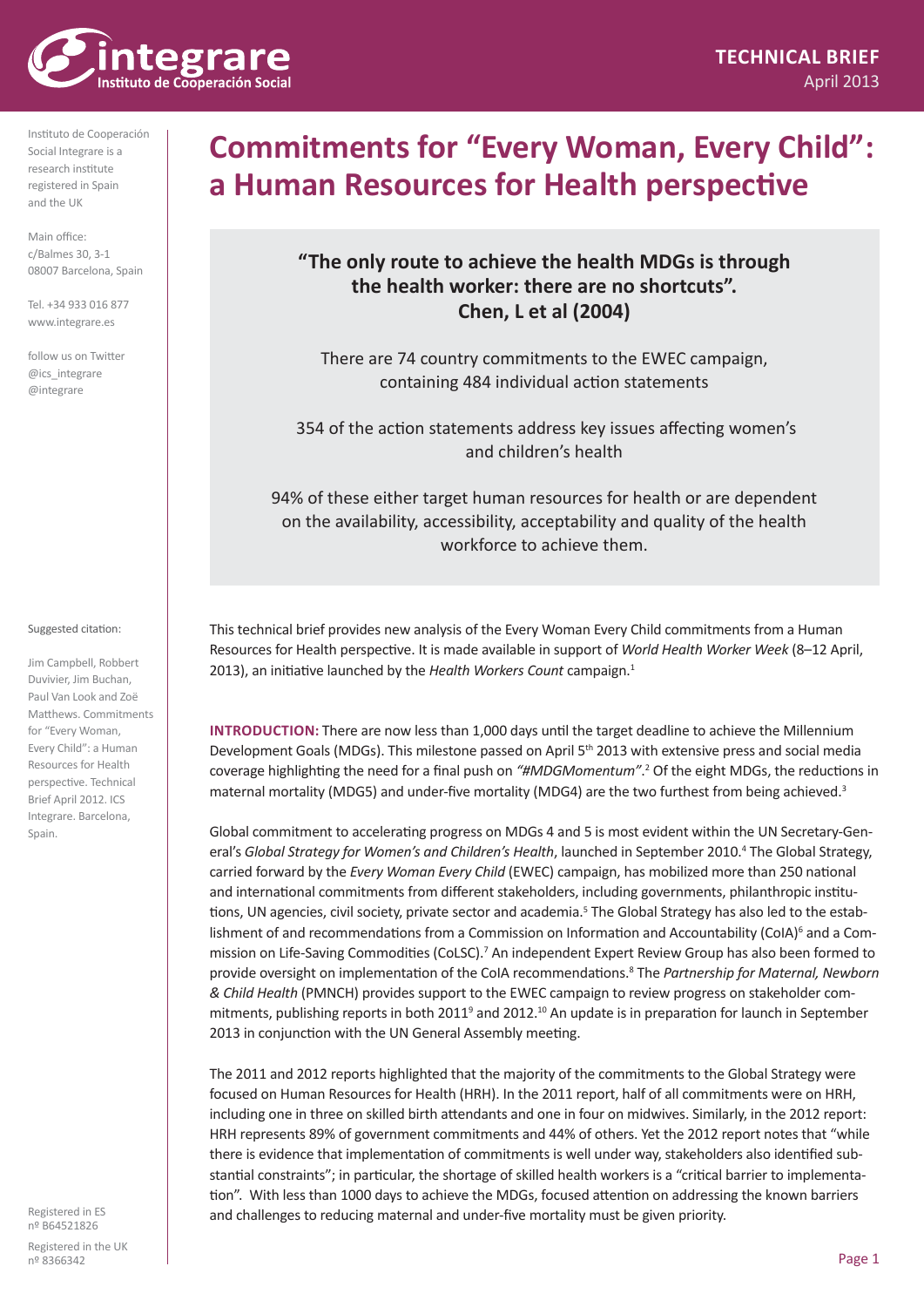

Main office: c/Balmes 30, 3-1 08007 Barcelona, Spain

Tel. +34 933 016 877 www.integrare.es

follow us on Twitter @ics\_integrare @integrare

**METHODS:** We reviewed all global commitments posted on the EWEC website.<sup>5</sup> These include all commitments prior to September 2012, including those made in conjunction with the launch of *Born too Soon: The Global Action Report on Preterm Birth* in May 2012<sup>11</sup>, the *Child Survival Call to Action* in June 201212 and the *Summit on Family Planning* in July 2012.13 A total of 275 partner commitments are listed. Each commitment is tagged to enable searches by different criteria (partner, sector of partner, geographical region, issue area of commitment, and year).

To support the HRH analysis we elected to focus only on government commitments. The rationale is that all other commitments would be supportive of country priorities in keeping with aid alignment principles.14 Each government commitment was reviewed to identify the individual action statements within it and whether these statements could be categorised. The example of Afghanistan's commitment to the Global Strategy (as the first commitment listed in A-Z order on the website<sup>5</sup>) with the 'tags' included by the EWEC website is provided below. We include (in italic numbering) the 8 distinct elements that can be qualified as actions.

### **Figure 1: Commitment of Afghanistan to the Global Strategy**

Afghanistan will *(1)* increase public spending on health from \$10.92 to at least \$15 per capita by 2020. Afghanistan will *(2)* increase the proportion of deliveries assisted by a skilled professional from 24% to 75% through strategies such as *(3)* increasing the number of midwives from 2400 to 4556 and *(4)* increasing the proportion of women with access to emergency obstetric care to 80%. Afghanistan will also *(5)* improve access to health services - strengthening outreach, home visits, mobile health teams, and local health facilities. Afghanistan will *(6)* increase the use of contraception from 15% to 60%, *(7)* the coverage of childhood immunization programs to 95%, and *(8)* universalize Integrated Management of Childhood Illness.

*EWEC TAGS: "non-communicable diseases", "reproductive health"*

In order to determine the characteristics of each action statement we categorised each by: 1) its EWEC "issue area", 2) IPOOI (Inputs, Processes, Outputs, Outcome, and Impact), and 3) HRH.

- 1. "Issue area". Each action statement was categorised by the EWEC tagging. This includes HIV/AIDS; Noncommunicable diseases; Nutrition; Pre-term Birth; Reproductive Health; and Youth/Adolescents. We found these tags incomplete to describe the actions. We therefore expanded "Pre-term Birth" to incorporate all "Perinatal Care" and added three categories: Funding; Infrastructure; and Policy & Planning.
- 2. "IPOOI". We further analysed the action statements using the WHO results framework on strengthening monitoring, evaluation and review of national health plans and strategies.15 This identifies five categories: Inputs, Processes, Outputs, Outcome, and Impact, and outlines indicators for monitoring health sector progress and performance.
- 3. "HRH". Finally, we assessed whether the action statement was specific to HRH ("direct") or whether its successful implementation was dependent upon HRH ("enabled").

The categorisation was conducted through an iterative process resolving queries as they arose. The IPOOI categorisation proved the more complex; in those instances where an action could be considered either/or we defaulted to the higher category (i.e. if output or outcome, we selected outcome). We excluded those action statements that were categorized as "Funding" or "Infrastructure" in the categorization by HRH.

**Findings:** The process of deconstructing the country commitments resulted in a total of 484 action statements made by 74 countries.

**"Issue area":** Of these, 221 (46%) relate to funding, infrastructure or policy and planning. The remaining 263 statements are within thematic health areas, with an emphasis (67%) on reproductive health and perinatal care. Low-income countries have a total of 430 commitments (89%) of which 188 (44%) relate to financing, infrastructure or policy and planning. The emphasis on reproductive health and perinatal care remains high at 67% of all thematic health areas, reflecting priority on MDGs 4 and 5. The majority of high-income country commitments reflect their roles as bilateral development agencies, with 66% of Registered in ES<br>
actions targeted at financial support.

nº B64521826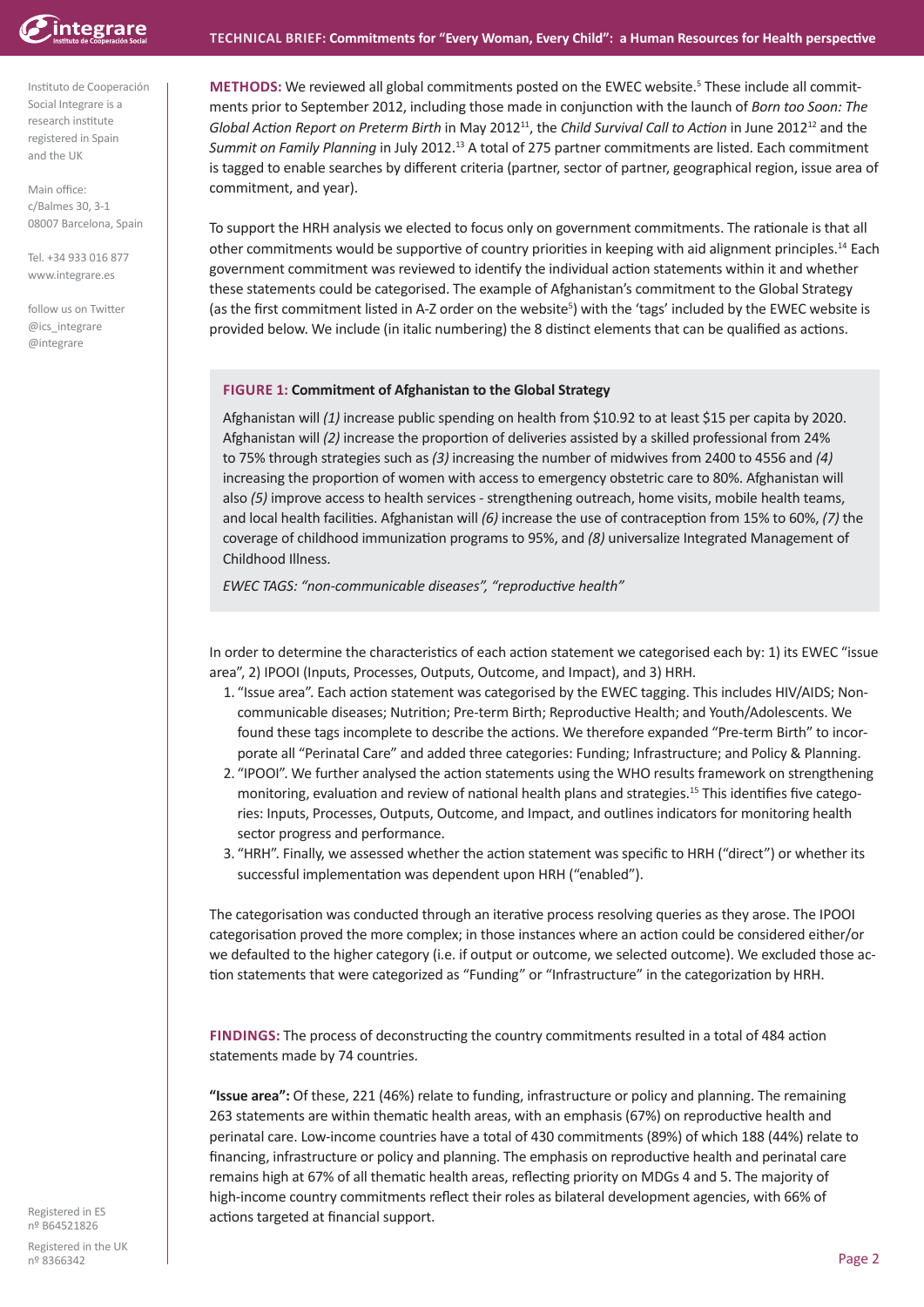

Main office: c/Balmes 30, 3-1 08007 Barcelona, Spain

Tel. +34 933 016 877 www.integrare.es

follow us on Twitter @ics\_integrare @integrare



**"IPOOI":** As anticipated, individual action statements from high-income countries again reflect their roles as providing support through official development assistance. 80% of their commitments are Inputs (mainly financial contributions). Low- and middle-income countries demonstrate a wider breadth of commitments across the IPOOI categories, but there remains a tendency to address supply characteristics in Inputs and Processes (approximately 50%), reflecting the continuing capacity deficits to provide essential health services and expand coverage that will subsequently impact on MDGs 4 and 5.



**"HRH":** After deducting the 130 funding and infrastructure statements we categorised the remaining 354 action statements by HRH. Of these, 80 commitments (23%) from 47 different countries specify strengthening the health workforce, including additional numbers, education, training and deployment. 73 (91%) of the 80 commitments are from low-income countries, emphasizing their priority to strengthen the Inputs and Processes of their health systems to expand services and coverage. In addition, 65 countries account for 254 action statements that are "enabled" by, or dependent upon access to a skilled, motivated and supported health workforce to achieve them. In combination, 94% of the commitments addressing key women's and children's health issues either target HRH or are dependent on the availability, accessibility, acceptability and quality (AAAQ) of the health workforce to achieve them.



Registered in ES nº B64521826

Registered in the UK nº 8366342